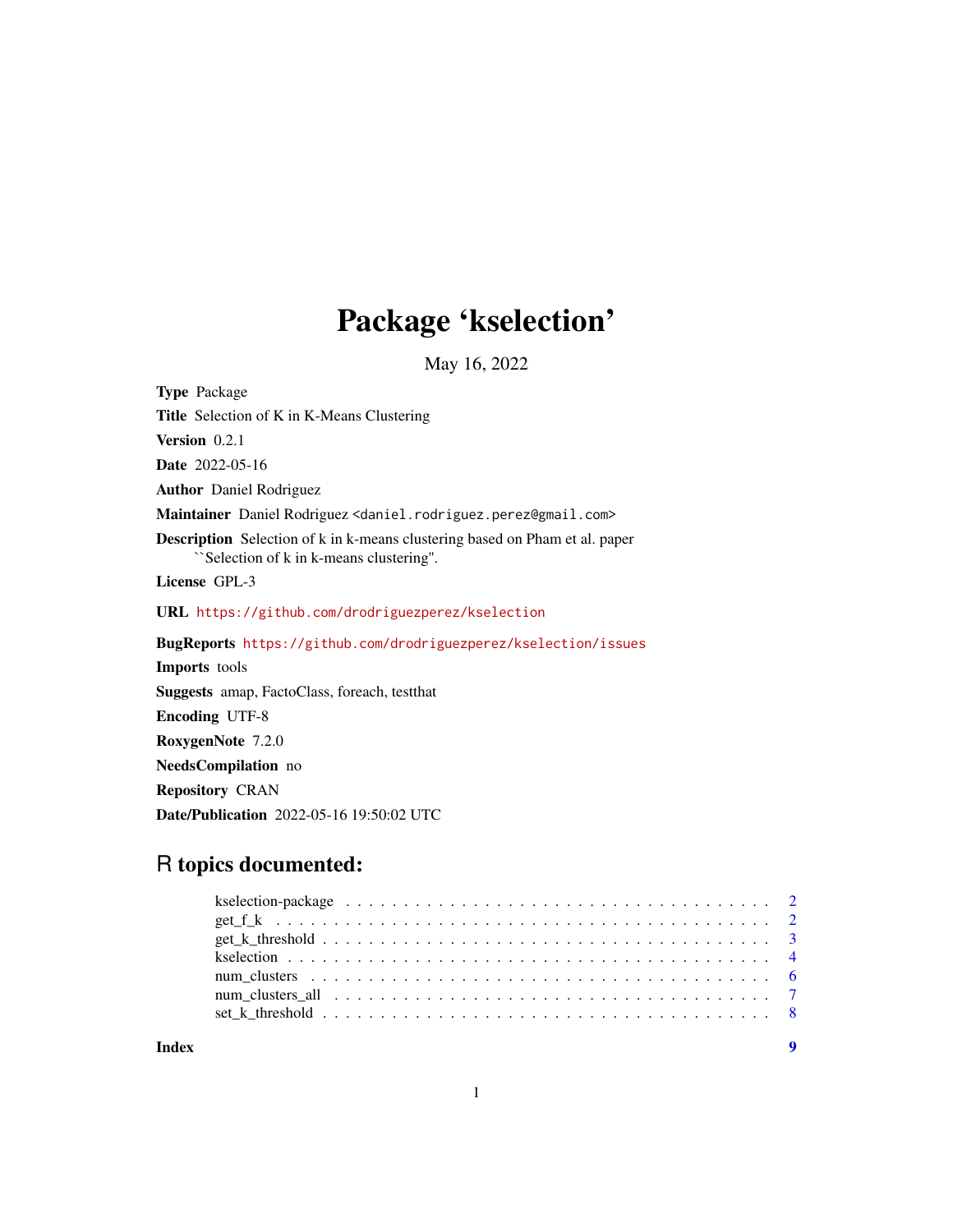<span id="page-1-0"></span>kselection-package *Selection of K in K-Means Clustering*

#### Description

Selection of k in k-means clustering based on Pham et al. paper "Selection of k in k-means clustering"

#### Details

This package implements the method for selecting the number of clusters for the algorithm K-means introduced in the publication of Pham, Dimov and Nguyen of 2004.

> Package: kselection Version: 0.2.0 License: GPL-3

#### Author(s)

Daniel Rodriguez <daniel.rodriguez.perez@gmail.com>

#### References

D T Pham, S S Dimov, and C D Nguyen, "Selection of k in k-means clustering", Mechanical Engineering Science, 2004, pp. 103-119.

<span id="page-1-1"></span>get\_f\_k *Get the* f(K) *vector*

#### Description

Get the  $f(K)$  vector.

#### Usage

get\_f\_k(obj)

#### Arguments

obj the output of kselection function.

#### Value

the vector of  $f(K)$  function.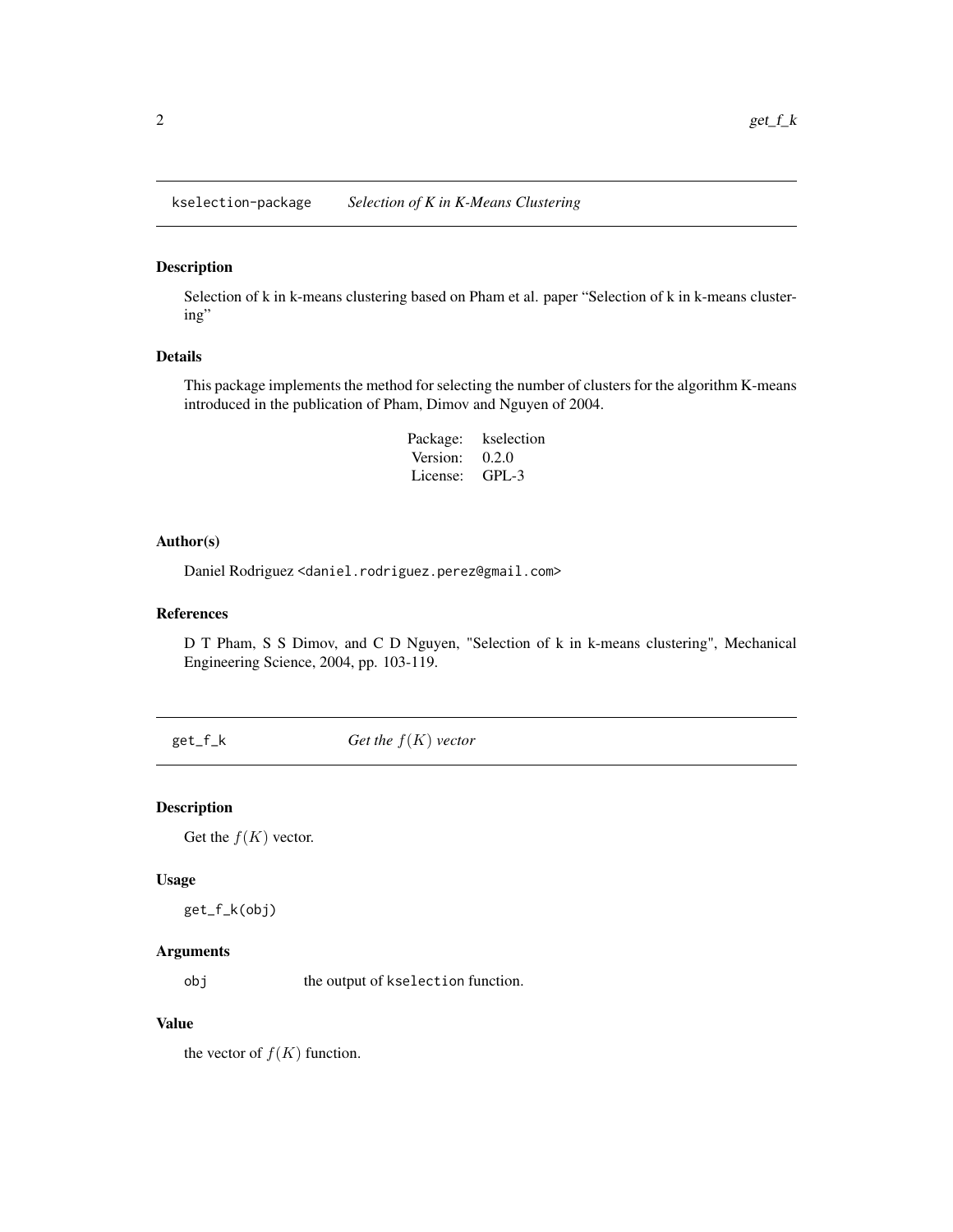#### <span id="page-2-0"></span>get\_k\_threshold 3

#### Author(s)

Daniel Rodriguez

#### See Also

[num\\_clusters](#page-5-1), [num\\_clusters\\_all](#page-6-1)

#### Examples

```
# Create a data set with two clusters
dat <- matrix(c(rnorm(100, 2, .1), rnorm(100, 3, .1),
                rnorm(100, -2, .1), rnorm(100, -3, .1)), 200, 2)
# Get the f(k) vector
sol <- kselection(dat)
f_k \leftarrow get_f_k(sol)
```
<span id="page-2-1"></span>get\_k\_threshold *Get the* k\_threshold

#### Description

Get the maximum value of  $f(K)$  from which can not be considered the existence of more than one cluster.

#### Usage

get\_k\_threshold(obj)

#### Arguments

obj the output of kselection function.

#### Value

the k\_threshold value.

#### Author(s)

Daniel Rodriguez

#### See Also

[set\\_k\\_threshold](#page-7-1)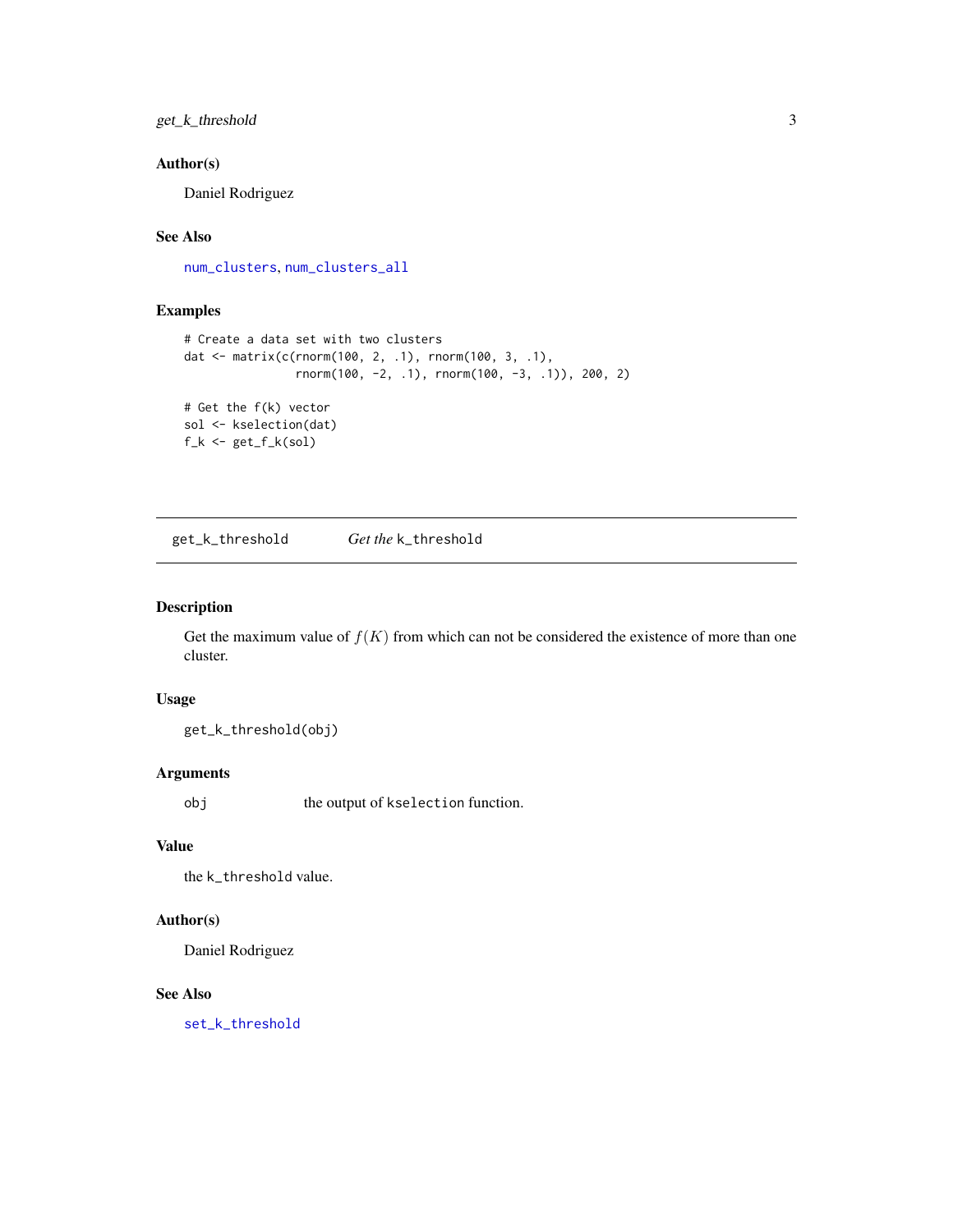<span id="page-3-0"></span>

#### Description

Selection of k in k-means clustering based on Pham et al. paper.

#### Usage

```
kselection(
  x,
  fun_cluster = stats::kmeans,
 max_centers = 15,
 k_{\text{threshold}} = 0.85,
 progressBar = FALSE,
  trace = FALSE,parallel = FALSE,
  ...
)
```
#### Arguments

| X           | numeric matrix of data, or an object that can be coerced to such a matrix.                                                                                                                                                                                   |
|-------------|--------------------------------------------------------------------------------------------------------------------------------------------------------------------------------------------------------------------------------------------------------------|
| fun_cluster | function to cluster by (e.g. kmeans). The first parameter of the function must a<br>numeric matrix and the second the number of clusters. The function must return<br>an object with a named attribute withins which is a numeric vector with the<br>within. |
| max_centers | maximum number of clusters for evaluation.                                                                                                                                                                                                                   |
| k threshold | maximum value of $f(K)$ from which can not be considered the existence of<br>more than one cluster in the data set. The default value is 0.85.                                                                                                               |
| progressBar | show a progress bar.                                                                                                                                                                                                                                         |
| trace       | display a trace of the progress.                                                                                                                                                                                                                             |
| parallel    | If set to true, use parallel for each to execute the function that implements the<br>kmeans algorithm. Must register parallel before hand, such as do MC or others.<br>Selecting this option the progress bar is disabled.                                   |
| $\cdots$    | arguments to be passed to the kmeans method.                                                                                                                                                                                                                 |

#### Details

This function implements the method proposed by Pham, Dimov and Nguyen for selecting the number of clusters for the K-means algorithm. In this method a function  $f(K)$  is used to evaluate the quality of the resulting clustering and help decide on the optimal value of  $K$  for each data set. The  $f(K)$  function is defined as

$$
f(K) = \begin{cases} 1 & \text{if } K = 1 \\ \frac{S_K}{\alpha_K S_{K-1}} & \text{if } S_{K-1} \neq 0, \forall K > 1 \\ 1 & \text{if } S_{K-1} = 0, \forall K > 1 \end{cases}
$$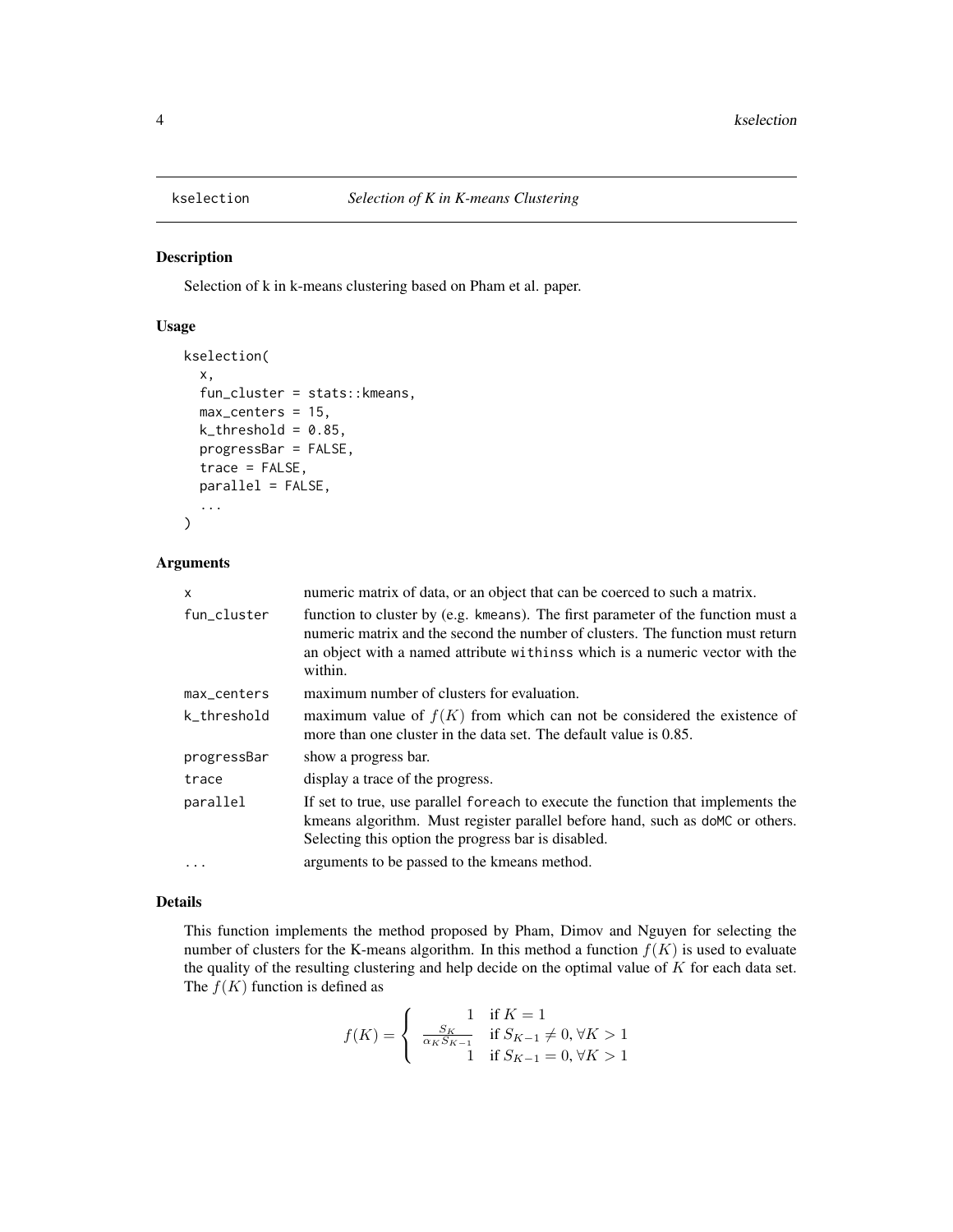#### <span id="page-4-0"></span>kselection 5

where  $S_K$  is the sum of the distortion of all cluster and  $\alpha_K$  is a weight factor which is defined as

$$
\alpha_K = \begin{cases} 1 - \frac{3}{4N_d} & \text{if } K = 1 \text{ and } N_d > 1\\ \alpha_{K-1} + \frac{1 - \alpha_{K-1}}{6} & \text{if } K > 2 \text{ and } N_d > 1 \end{cases}
$$

where  $N_d$  is the number of dimensions of the data set.

In this definition  $f(K)$  is the ratio of the real distortion to the estimated distortion and decreases when there are areas of concentration in the data distribution.

The values of K that yield  $f(K) < 0.85$  can be recommended for clustering. If there is not a value of K which  $f(K) < 0.85$ , it cannot be considered the existence of clusters in the data set.

#### Value

an object with the  $f(K)$  results.

#### Author(s)

Daniel Rodriguez

#### References

D T Pham, S S Dimov, and C D Nguyen, "Selection of k in k-means clustering", Mechanical Engineering Science, 2004, pp. 103-119.

#### See Also

[num\\_clusters](#page-5-1), [get\\_f\\_k](#page-1-1)

#### Examples

```
# Create a data set with two clusters
dat <- matrix(c(rnorm(100, 2, .1), rnorm(100, 3, .1),
                rnorm(100, -2, .1), rnorm(100, -3, .1)), 200, 2)
# Execute the method
sol <- kselection(dat)
# Get the results
k <- num_clusters(sol) # optimal number of clustes
f_k \leftarrow get_f_k(sol) # the f(K) vector
# Plot the results
plot(sol)
## Not run:
# Parallel
require(doMC)
registerDoMC(cores = 4)
system.time(kselection(dat, max_centers = 50 , nstart = 25))
system.time(kselection(dat, max_centers = 50 , nstart = 25, parallel = TRUE))
```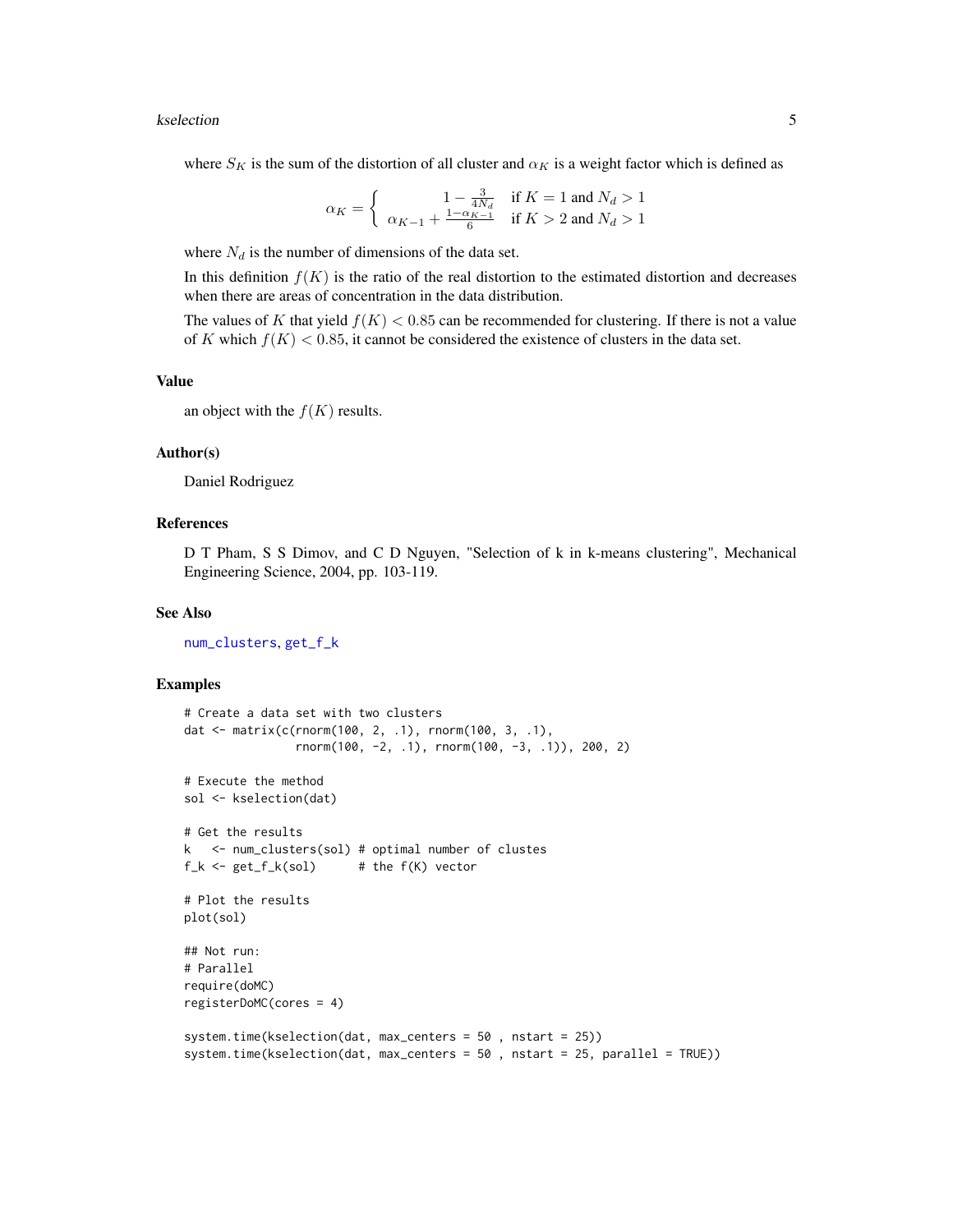<span id="page-5-0"></span>## End(Not run)

<span id="page-5-1"></span>num\_clusters *Get the number of clusters.*

#### Description

The optimal number of clusters proposed by the method.

#### Usage

```
num_clusters(obj)
```
#### Arguments

obj the output of kselection function.

#### Value

the number of clusters proposed.

#### Author(s)

Daniel Rodriguez

#### See Also

[num\\_clusters\\_all](#page-6-1), [get\\_f\\_k](#page-1-1)

#### Examples

```
# Create a data set with two clusters
dat <- matrix(c(rnorm(100, 2, .1), rnorm(100, 3, .1),
                rnorm(100, -2, .1), rnorm(100, -3, .1)), 200, 2)
# Get the optimal number of clustes
sol <- kselection(dat)
k <- num_clusters(sol)
```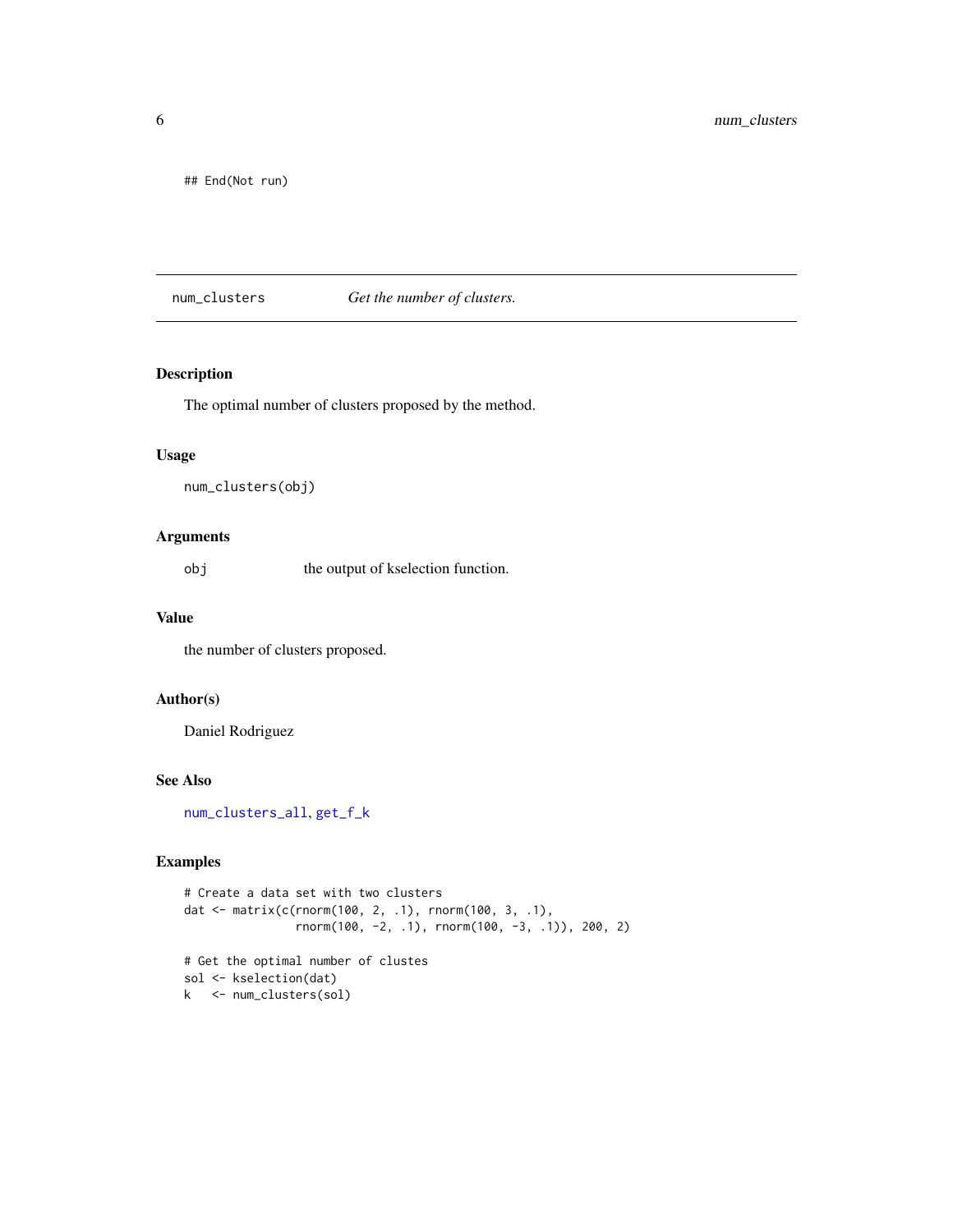<span id="page-6-1"></span><span id="page-6-0"></span>num\_clusters\_all *Get all recommended numbers of clusters*

#### Description

The number of cluster which could be recommender according the method threshold.

#### Usage

```
num_clusters_all(obj)
```
#### Arguments

obj the output of kselection function.

#### Value

an array of number of clusters that could be recommended.

#### Author(s)

Daniel Rodriguez

#### See Also

[num\\_clusters](#page-5-1), [get\\_f\\_k](#page-1-1)

#### Examples

```
# Create a data set with two clusters
dat <- matrix(c(rnorm(100, 2, .1), rnorm(100, 3, .1),
                rnorm(100, -2, .1), rnorm(100, -3, .1)), 200, 2)
# Get the optimal number of clustes
sol <- kselection(dat)
k <- num_clusters(sol)
```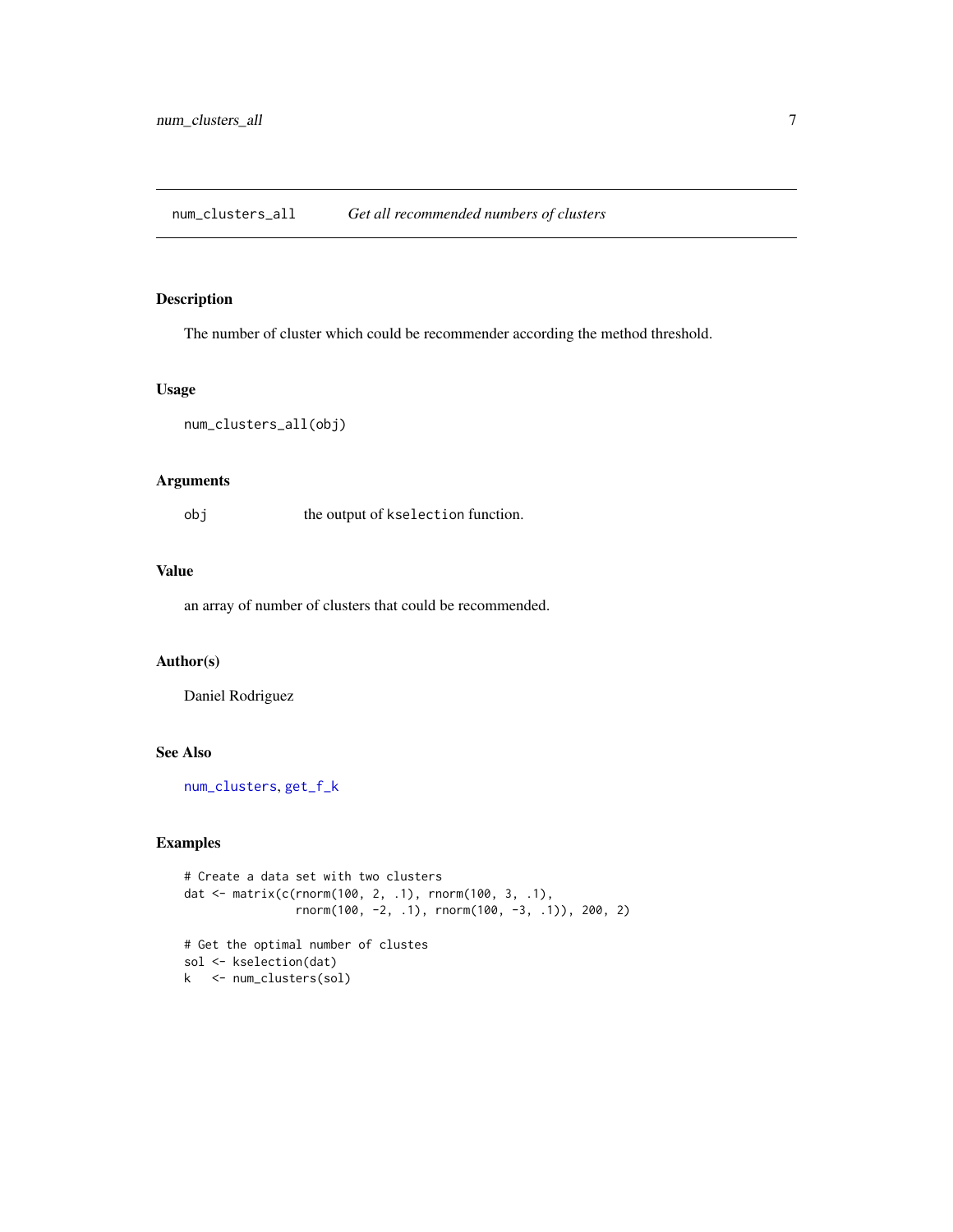#### <span id="page-7-1"></span><span id="page-7-0"></span>Description

Set the maximum value of  $f(K)$  from which can not be considered the existence of more than one cluster.

#### Usage

set\_k\_threshold(obj, k\_threshold)

#### Arguments

| obi         | the output of kselection function.                                        |
|-------------|---------------------------------------------------------------------------|
| k_threshold | maximum value of $f(K)$ from which can not be considered the existence of |
|             | more than one cluster in the data set.                                    |

#### Value

the output of kselection function with new k\_threshold.

#### Author(s)

Daniel Rodriguez

#### See Also

[get\\_k\\_threshold](#page-2-1)